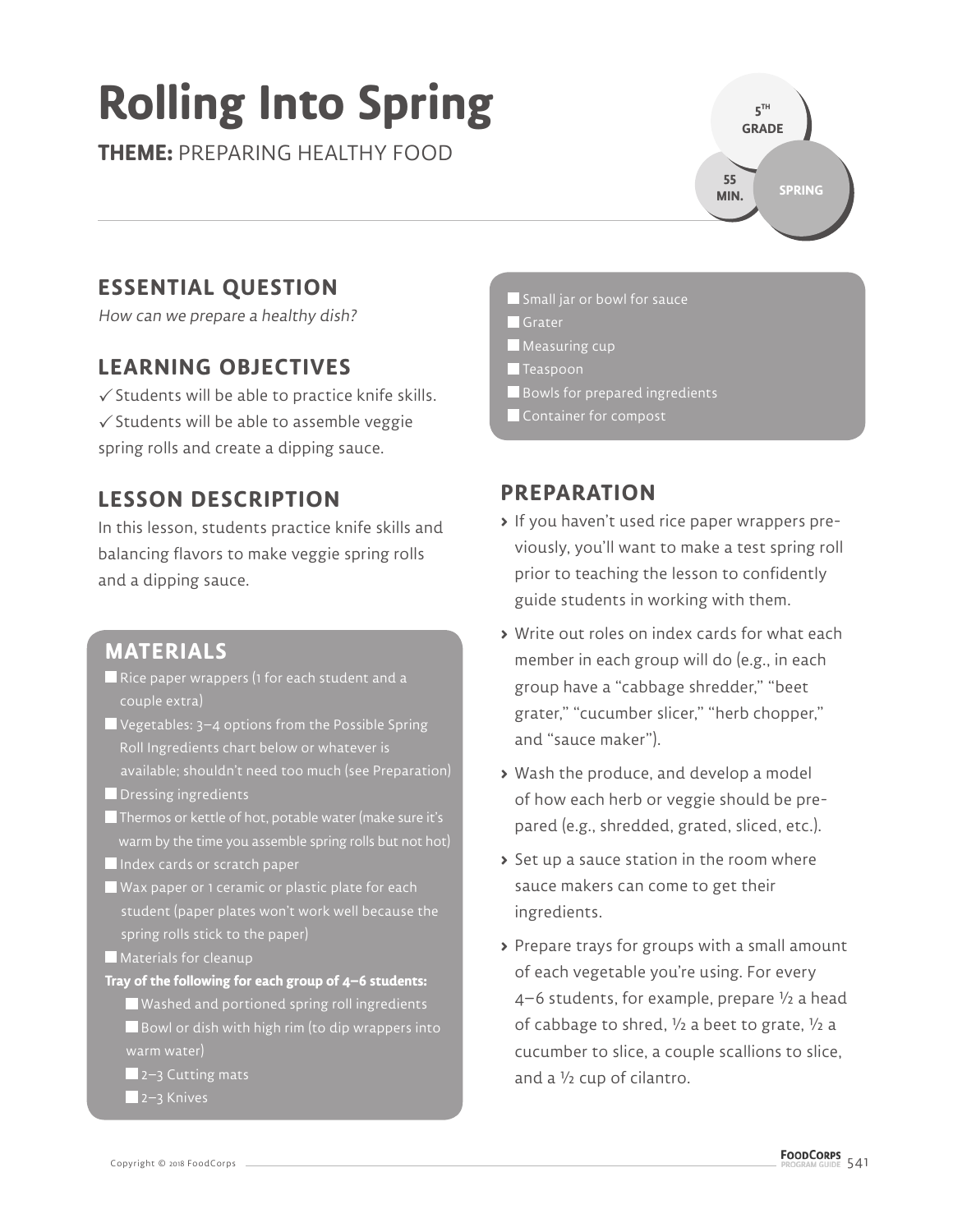#### **POSSIBLE SPRING ROLL INGREDIENTS**

| <b>Fruit and Veggies</b> | <b>Herbs</b> | <b>Dipping Sauce Recipe</b>     |
|--------------------------|--------------|---------------------------------|
| l ettuce                 | Cilantro     | 1/4 cup soy sauce or tamari     |
| <b>Beets</b>             | Mint         | 1/4 cup lime juice              |
| Carrots                  | Chives       | 1/4 cup toasted sesame oil      |
| Radishes                 | Scallions    | 1 tsp honey (optional)          |
| Turnip                   |              | 1 tsp garlic, minced (optional) |
| Cabbage                  |              | 1 tsp chili paste (optional)    |
| Mango                    |              |                                 |
| Cucumbers                |              |                                 |
| <b>Bell peppers</b>      |              |                                 |

#### **ACTION STEPS**

**1. Engage:** Pass a couple rice paper wrappers around the room and ask students if they know or can guess what they are and what they are made of. Explain, Today we'll be making spring rolls. Different versions of these rolls are popular in Vietnam, Cambodia, China, and other Asian countries. Sometimes they also have pork, shrimp, or duck in them. We'll be making a vegetarian version today. **(5 min.)**

**2. Explain the Activity:** Explain to students that each group member will have an official task in the group for preparing an ingredient, which you'll assign to them. Briefly go over each role, showing students each ingredient, and then explain that once all the ingredients are prepped, we'll learn how to assemble our spring rolls as a class. **(5 min.)**

#### **3. Knife and Grater Safety Reminder (5 min.)**

**4. Wash Hands Break!** This is a good time to pass out role cards to each person on a team. You can give sauce makers a copy of the recipe at this time as well. **(5 min.)**

#### **5. Preparing Ingredients in Teams:** Distribute

trays of ingredients to groups of students. Circulate through the room, guiding students to be safe and use proper technique where needed. Give students a two-minute warning, and then call when time is up, and have students clean their spaces. **(10 min.)**

**6. Model:** Model how to make a spring roll. Be sure to go slowly and exaggerate and highlight the proper techniques you want to see from them. Say, Dip the rice paper wrapper in warm water and count five seconds, and then gently place the wrapper on your clean plate or wax paper. Place a small amount of vegetables in the center of the wrapper, making sure you leave at least an inch on all sides. Fold in the sides tightly, and then roll from the bottom up, gently pressing the ingredients together as you go. If your classroom has a document camera, project your demonstration so all students can easily see. Remind students that they are sharing the ingredients with their whole group, and if they put too many veggies in, their spring roll won't close, so they should only be taking small pinches of each ingredient. **(5 min.)**

**7. Making Spring Rolls:** Have helpers give each group of students plates or wax paper and spring roll wrappers. Meanwhile, walk around and pour warm water onto each group's large plate. Have students take turns dipping their rice wrappers and adding vegetables. Circulate as students are preparing spring rolls, reminding students to share and offering support where needed. If some students finish early, have them make extra spring rolls for their teachers, office staff, cafeteria staff, etc. **(10 min.)**

**8. Tasting:** Remind students about hygiene and